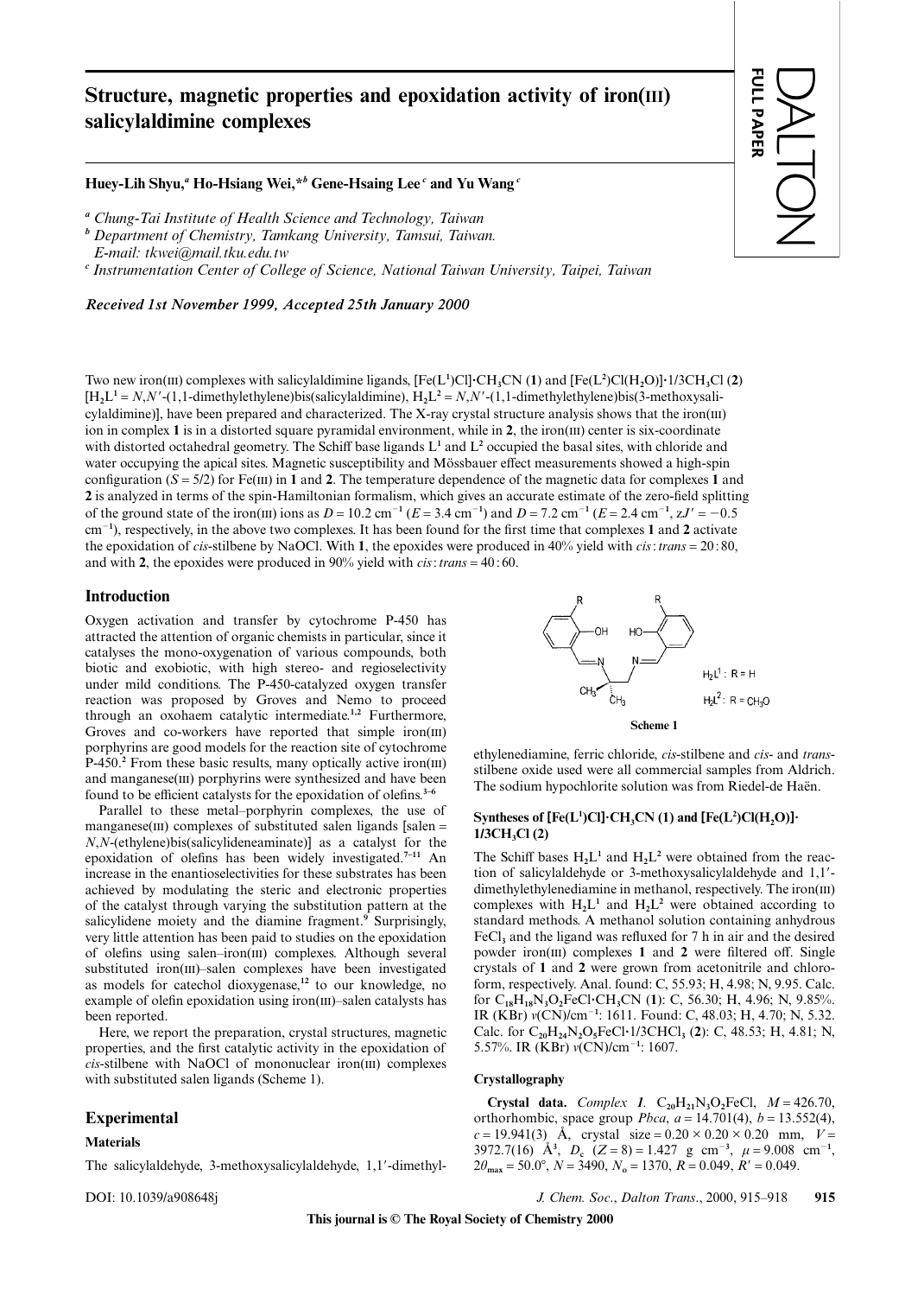*Complex*  **2**.  $C_{20.33}H_{24.33}N_2O_5FeCl_2$ ,  $M = 503.17$ , trigonal, space group  $\overline{R_3}$ ,  $a = 25.189(7)$ ,  $c = 18.061(6)$  Å, crystal size =  $0.25 \times 0.30 \times 0.40$  mm,  $V = 9924(4)$  Å<sup>3</sup>,  $D_c$  ( $Z = 18$ ) = 1.515 g cm<sup>-3</sup>,  $\mu = 8.290 \text{ cm}^{-1}$ ,  $2\theta_{\text{max}} = 50.0^{\circ}$ ,  $N = 4284$ ,  $N_o = 1868$ ,  $R = 0.069$ ,  $R' = 0.070$ .

The X-ray crystal data were collected at 298 K using an Enraf-Nonius CAD4 diffractometer equipped with graphitemonochromated Mo-Ka radiation ( $\lambda = 0.70930$  Å),  $2\theta$  scan mode. The *N* independent reflections and  $N_0$  with  $I > 2.0\sigma(I)$ were observed. The structures were solved by location of heavy atoms using a Patterson map and refined (based on *F*) by a full-matrix least-squares method using the NRCVAX software package.**<sup>13</sup>**

CCDC reference number 186/1822.

See http://www.rsc.org/suppdata/dt/a9/a908648j/ for crystallographic files in .cif format.

#### **Physical measurements**

The IR spectra were recorded on a Bio-Rad FTS40 FTIR spectrophotometer as KBr pellets in the  $4000-400$  cm<sup>-1</sup> region and the X-band EPR spectra were recorded at 77 K for the complexes as powders on a Bruker ESC-106 spectrometer. The temperature dependence of the magnetic susceptibility of polycrystalline samples was measured between 4 and 300 K in a field of 1 T using a SQUID magnetometer. Diamagnetic corrections were made using Pascal's constants.**<sup>14</sup>** The Mössbauer spectra of the powdered samples at 80 K were observed with an ASA 600 Mössbauer spectrometer, with a **<sup>57</sup>**Co(Rh) radiation source. Iron foil was used as a standard for isomer shifts.

# Reaction of NaOCl with *cis*-stilbene catalyzed by [Fe(L<sup>1</sup>)Cl]<sup>2</sup>  $CH_3CN$  (1) and  $[Fe(L^2)Cl(H_2O)]$ **·1/3CHCl**<sub>3</sub> (2)

An unbuffered, undiluted aqueous solution of commercial sodium hypochlorite (13% w/w, 0.40 ml, 0.56 mmol) was slowly added to a solution of *cis*-stilbene (0.101 g, 0.56 mmol) in  $CH<sub>2</sub>Cl<sub>2</sub>$  (10 ml) and complex 1 (0.01 g, 0.03 mmol) or complex **2** dissolved in methylene chloride (10 ml). After complete addition, the mixture was stirred for 10 h and the methylene chloride removed under reduced pressure. The organic products were extracted with diethyl ether, dried with Na<sub>2</sub>SO<sub>4</sub> and filtered. Analysis by NMR spectroscopy, using 1,4-dibromobenzene in CDCl<sub>3</sub> as an internal standard, showed the presence of *cis*-stilbene oxide (singlet, δ 4.25) and a *trans*-stilbene oxide (singlet,  $\delta$  3.85).

# **Results and discussion**

### **Crystal structures of complexes 1 and 2**

The X-ray crystal structures (without the solvent molecules) of complexes **1** and **2** are illustrated in Figs. 1 and 2, respectively. Selected bond distances and angles relevant to the iron coordination sphere are listed in Tables 1 and 2.

The coordination geometry around each iron atom can be described as a distorted square pyramid for **1** and an elongated distorted octahedron for **2**. In compound **1** the equatorial sites are occupied by the  $N_2O_2$  donor atoms of the ligand  $L^1$ , with average bond distances of Fe–N = 1.971(5) and Fe–O = 1.868(5) Å, and the apical chloride atom, with Fe–Cl = 2.4468(24) Å. In compound **2**, two apical sites are occupied by the chloride and the water oxygen atom, with  $Fe-Cl = 2.322(3)$ and Fe–O(5) = 2.209(6) Å, and the basal coordination plane consists of the  $N_2O_2$  donor atoms of the  $HL^2$  ligand, with average bond distances of  $Fe-N = 2.074(6)$  and  $Fe-O =$ 1.890(2) Å.

Since the space group of **1** has an inversion center, the 8 molecules have to be present as pairs with opposite chirality. The central C–N–N–C chelate ring of the  $1,1'$ -dimethylethylenediimine ligand in complexes **1** (Fig. 1) and **2** (Fig. 2) has to



**Fig. 1** Perspective view of complex **1** with the atom numbering scheme. The solvent CH<sub>3</sub>CN is omitted for clarity. Thermal ellipsoids are drawn at the 30% probability level.



**Fig. 2** Perspective view of complex **2** with the atom numbering scheme. The solvent CHCl<sub>3</sub> is omitted for clarity. Thermal ellipsoids are drawn at the 30% probability level.

**Table 1** Selected bond distances  $(A)$  and angles  $(\degree)$  for  $[Fe(L^1)Cl]$ . CH**3**CN **1**

| Fe–Cl              | 2.4468(24) | $Fe-O(1)$       | 1.869(5)   |
|--------------------|------------|-----------------|------------|
| $Fe-O(2)$          | 1.866(5)   | $Fe-N(1)$       | 1.990(6)   |
| $Fe-N(2)$          | 1.953(5)   | $C(5)-N(1)$     | 1.270(10)  |
| $C(11)-O(4)$       | 1.318(8)   | $C(12) - N(2)$  | 1.270(10)  |
| $C(18)-O(2)$       | 1.317(9)   |                 |            |
| $Cl-Fe-O(1)$       | 100.02(18) | $Cl-Fe-O(2)$    | 100.49(17) |
| $Cl-Fe-N(1)$       | 98.62(18)  | $Cl-Fe-N(2)$    | 91.79(18)  |
| $O(1)$ -Fe- $O(2)$ | 92.32(22)  | $O(1)$ -Fe-N(1) | 92.29(22)  |
| $N(1)$ -Fe- $N(2)$ | 80.65(24)  | $N(2)$ -Fe-O(2) | 90.68(23)  |
| $O(1)$ -Fe-N(2)    | 167.06(23) | $O(2)$ -Fe-N(1) | 159.23(24) |
|                    |            |                 |            |

**Table 2** Selected bond distances ( $\AA$ ) and angles ( $\degree$ ) for  $[Fe(L^2)Cl(H_2O)]$ 1/3CHCl**<sup>3</sup> 2**

| Fe–Cl              | 2.322(3)   | $Fe-O(5)$          | 2.209(6)   |
|--------------------|------------|--------------------|------------|
| $Fe-O(1)$          | 1.888(5)   | $Fe-O(2)$          | 1.892(5)   |
| $Fe-N(1)$          | 2.082(6)   | $Fe-N(2)$          | 2.066(6)   |
| $C(1) - O(1)$      | 1.311(9)   | $C(16)-O(2)$       | 1.331(9)   |
| $C(7) - N(1)$      | 1.251(12)  | $C(10) - N(2)$     | 1.283(11)  |
| $Cl-Fe-O(5)$       | 174.23(16) | $Cl-Fe-O(1)$       | 98.18(19)  |
| $Cl-Fe-O(2)$       | 93.49(19)  | $Cl-Fe-N(1)$       | 93.63(21)  |
| $Cl-Fe-N(2)$       | 90.42(21)  | $O(5)$ -Fe- $O(1)$ | 87.25(21)  |
| $O(5)$ -Fe-O(2)    | 87.49(21)  | $O(5)$ -Fe-N(1)    | 90.09(25)  |
| $O(1)$ -Fe- $O(2)$ | 99.54(21)  | $O(2)$ -Fe-N $(2)$ | 88.93(24)  |
| $N(1)$ -Fe- $N(2)$ | 80.3(3)    | $O(1)$ -Fe-N(2)    | 167.48(24) |
| $O(2)$ -Fe-N(1)    | 167.1(3)   |                    |            |
|                    |            |                    |            |

be present in a  $\lambda$  form and a  $\delta$  form, respectively, and in Fig. 3 both chiralities of  $2$  are shown. The displacements of the  $Fe(III)$ ions from  $O(1)$ ,  $O(2)$ ,  $N(2)$ , and  $N(1)$  equatorial planes of complexes **1** and **2** are 0.266 and 0.141 Å, respectively, these are smaller than that of 0.46 Å observed for Fe(salen)Cl.**15,16** The displacement of iron from the  $N_2O_2$  plane reflects the strain exerted by the ligand structure. The smaller displacement of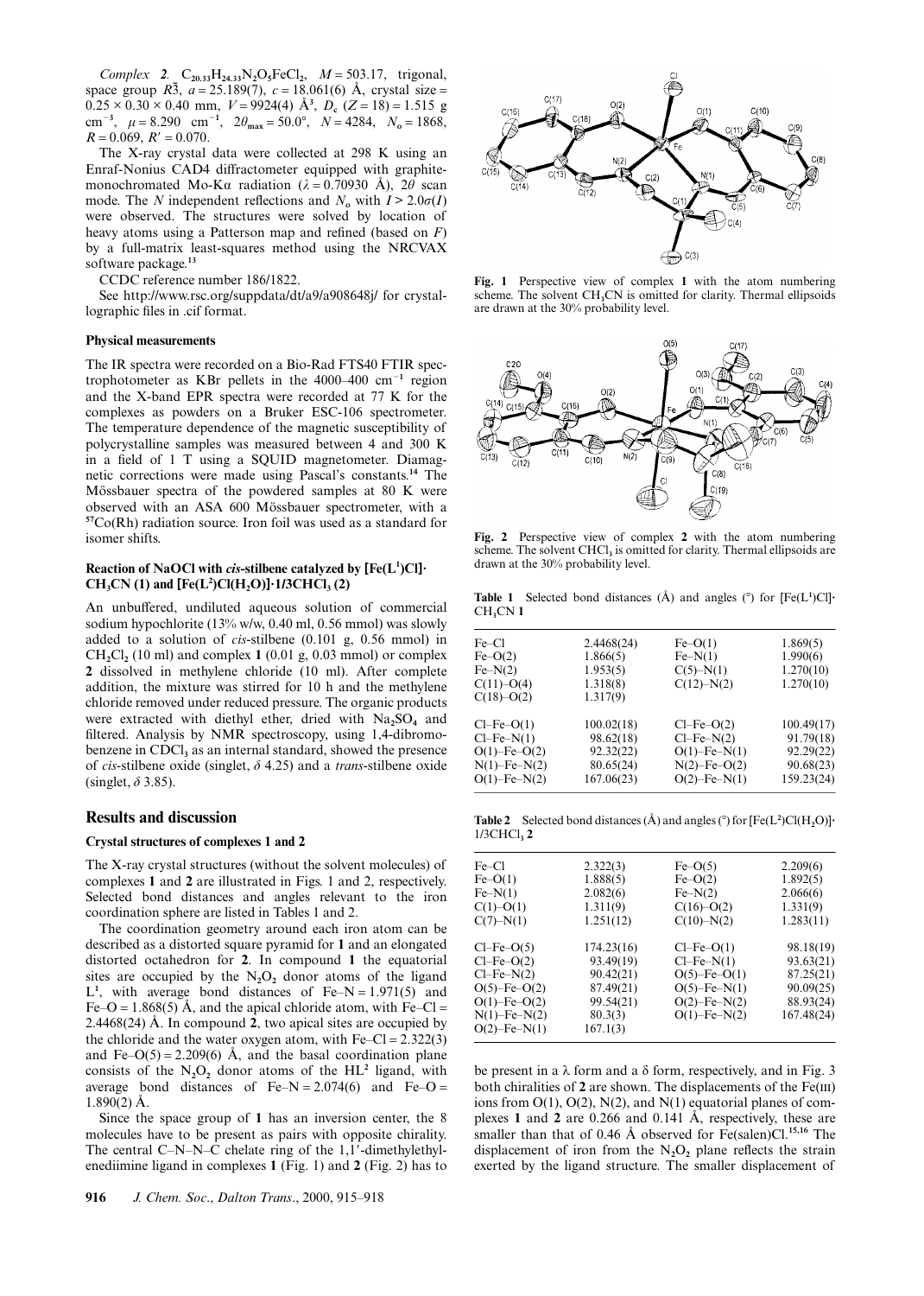

**Fig. 3** View of the packing of the molecules in complex **2**. Weak intermolecular hydrogen bonds are shown by dotted lines.

Fe(III) ion from the  $N_2O_2$  plane in 2 may be due to the second apical ligand (water), which makes hydrogen bonds between the hydrogens of H**2**O and the oxygen atoms of the basal ligand. As shown in Fig. 3, the closest intermolecular interactions occur between the [Fe(L**<sup>2</sup>** )Cl(H**2**O)] molecules which are held together in pairs by hydrogen bonding in which O(5) makes hydrogenbonding contacts to atoms  $O(1A)$  and  $O(2A)$  at distances of 2.863(7) and 2.808(7) Å, respectively. However, the two water molecules do not hydrogen-bond with each other  $[O(5) \cdots O(5a) = 3.560(9)$  Å. Studies of iron(III)–salen systems have shown that the metal-to-imine nitrogen bond distance is sensitive to the electronic spin state of the metal ion.**17,18** In iron(III) complexes, the metal-to-imine nitrogen distances are in the range 2.00–2.10 Å for the high-spin state and in the range 1.93–1.96 Å for the low-spin case. In the structures of complexes **1** and **2** reported here, the mean Fe–N bond distances of 1.971(5) Å for **1** and 2.074(6) Å for **2**, respectively, suggest that the metal ion in **1** and **2** is in the high-spin state, which is consistent with the results of room temperature magnetic susceptibility and Mössbauer effect measurements (see below).

### **EPR and Mössbauer spectra**

The powder X-band EPR spectra at 77 K of both complexes show a weak absorption signal near  $g = 4.50$  and strong broad lines at  $g \approx 2.0$  with line widths of 0.08–0.20 T. The width of the individual absorption lines making up the pattern for complex **2** is estimated at 0.20 T and is attributed primarily to intermolecular interactions. The line near  $g = 4.50$ , observed in the spectra of **1** and **2**, is generally associated with rhombically distorted high-spin  $Fe(III)$  complexes and is predicted to occur as the ratio of the zero-field splitting (ZFS) parameters *E*:*D* approaches 1 : 3 the rhombic limit.**<sup>19</sup>**

Mössbauer spectra at 80 K for powdered samples of **1** and **2** consist of single asymmetric quadrupole-split doublets. A representative spectrum of **2** is shown in Fig. 4. The values of the isomer shift (IS) and quadrupole splitting (QS), obtained by computer fitting two unconstrained Lorentzian lines to the spectra, are: IS  $(QS) = 0.52$  mm s<sup>-1</sup>  $(0.96$  mm s<sup>-1</sup>) for 1 and  $0.56$  mm s<sup>-1</sup> (0.90 mm s<sup>-1</sup>) for 2. These parameters lie in the range expected for typical high-spin (*S* = 5/2) square-pyramidal  $Fe\overline{N}_4O_2$  Schiff-base systems.<sup>19,20</sup> It is interesting to note that the QS value of **1** is larger than that of **2**. The rather larger displacement of the iron atom from the basal plane in complex **1** would be expected to increase the ligand field distortion and lead to a larger QS value.



**Fig. 4** Mössbauer spectra at 80 K for complex **2**. The solid line was plotted using the fitting parameters reported in the text.



**Fig. 5** Temperature dependence of  $\chi_m T$  for complex 2. The solid line was calculated with the fitting parameters reported in the text.

### **Magnetic properties**

The temperature dependence of  $\chi_m T$  for complexes 1 and 2 shows a similar pattern and the entire characteristic expected for a monomeric  $Fe(III)$  complex with a rather large zero-field splitting of the <sup>6</sup>A<sub>1</sub> state.<sup>20,21</sup> A representative plot of  $\chi_{\rm m}T$  *vs. T* for 2 is illustrated in Fig. 5. Above *ca*. 65 K the  $\chi_{\rm m}T$  value is 4.52  $\text{cm}^3$  K mol<sup>-1</sup> and is independent of temperature. Below 65 K it begins to decrease quite rapidly, with a marked curvature in the plot, reaching a value of  $1.92 \text{ cm}^3 \text{ K} \text{ mol}^{-1}$  at 4 K. This behavior is generally reminiscent of a  ${}^{6}A_1$  state, having considered zero-field splitting and weak intermolecular magnetic interactions.**19–21**

The observed susceptibilities were analyzed with the rhombic spin Hamiltonian**19–21** and it was assumed that *E* :*D* approached the rhombic limit of 1 : 3.

$$
H = g\mu_B HS_{iz} + D[S_{iz}^2 - (1/3)S(S+1)] + E(S_{ix}^2 - S_{iy}^2)
$$
 (1)

The data cannot be well-described solely by eqn. 1; a molecular field correction must be applied to eqn. 1 to account for the presence of additional intermolecular exchange:

$$
\chi_{\mathbf{m}} = \chi \left[ 1 - \left( 2z J' / N g^2 \mu_{\mathbf{B}}^2 \right) \chi \right] \tag{2}
$$

where *J'* is the intermolecular interaction parameter, and *z* is the number of nearest neighbors around a given magnetic molecule in the crystal lattice.

Careful and systematic variation of *D*, *E*, and *zJ* showed that acceptable fits could be obtained for the following parameter values:  $D = 10.2$  ( $E = 3.4$ ,  $zJ' = 0$  cm<sup>-1</sup>,  $g = 2.0$ ) for 1 and  $D = 7.2$  ( $E = 2.4$ ,  $J' = 0.5$  cm<sup>-1</sup>,  $z = 1$ ,  $g = 2.0$ ) for 2. The